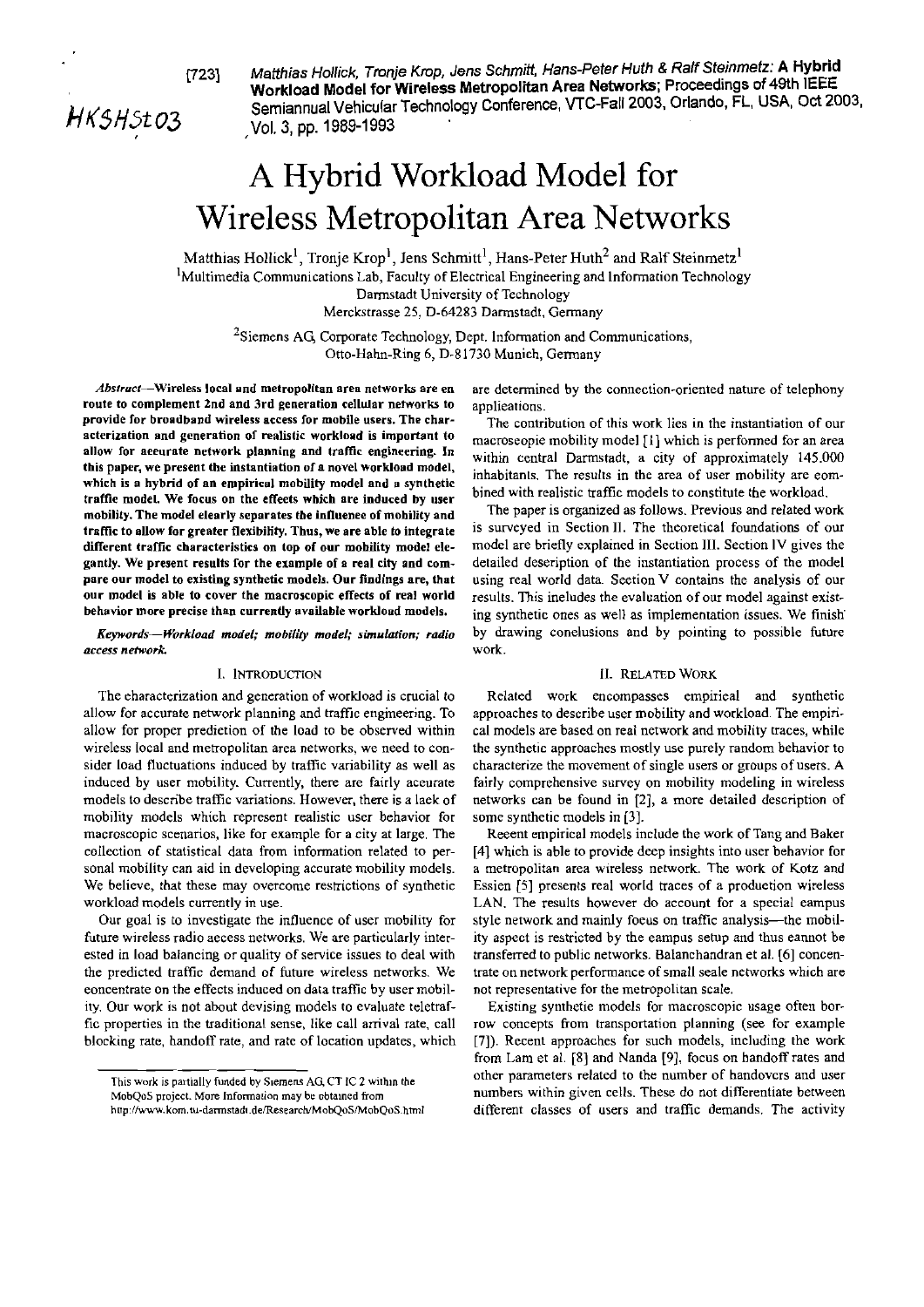

Figure 2: Classification of locations

based mobility models described in Scourias and Kunz [IO], Rocha ct al. [11], and Markoulidakis et al. [12] provide for some basic mechanisms which may be **used** for our puposes. The fomulation of thcse models and their instantiation is however not optimized for data traffic analysis but for classical teletraffic applications.

The scope of synthetic models aims at microscopical user behavior and thus they mostly do not account for a city at largc. Empirical models on the other hand only include users already "on-air" which use already deploycd serviccs (in current models mainly fixcd bandwidth telephony within cellular networks), thus omitting future services and applications as well as users being currently "off-air".

Our model combines the realism of empirical mobility models with the flexibility of synthetic trafiic models. This considcrable gain in adaptability of the resulting hybrid workload model Comes however at the expensc of extcnsive empirical surveys to obtain the necessary statistical input data.

## 111. MACROSCOPIC WORKLOAD MODEL

Our model [I] distinguishes bctween user and traffic related issues. We account for user mobility using movement patterns, so called trips, whieh define the movement of a user from an origin to a destination. The sct of users is classified to describe their behavior

Users may be active in one rolc (sec Fig. 1) including residents at home, students, office or service worker, etc. or inactive during rest periods. Trips are based on the intended behavior of users which are attracted by eertain locations (scc Fig. 2). We divide the invcstigated region of interest into zones whieh represent homogeneous areas with respect to socio-economic characteristics. Zones are described by multiple proper-<br>ties: number of workplaces, number of residents, etc. as obtained by communal zoning plans.

Since the zones attract users—corresponding to their current role-we finally obtain ihe User disiribution for all zones and



Figure 3: Modelled part of the city of Darmstadt; zones vs. cells

their variation over time. The combination of the user distribution with traffic models describing the traffic induced corresponding to the different roles rcsults in the workload on thc nctwork. Hence, it is possible to independently investigate mobility and traffie related problems using the proposed model.

Thc model cquations are given in [I]. The individual steps of tbe modeling process includc:

- Classifieation of users and bchaviors B.
- Classification of zones **z,** cclls **C** and locations Ar.
- Calculation of the time-dcpendent numbcr of users with hehavior b within zonc *z.*
- . Calculation of the time-dcpcndent activity *a* of users with behavior b in Zone *r.*
- Transformation of the results from zonc to ccll level.
- Classification of traffic classes **m** per uscr hehavior.
- Calculation of the workload matrix  $w_c^m$ .

# IV. INSTANTIATION OF THE WORKLOAD MODEL

We prcsent a typical 24 hour day within our model. The instantiation of the model is performed using statistical field data. Modcling of locations is based on zoning infomation usually found in zoning plans for city development. The important property of zoning infonnation is that the zoncs dcscribe nearly homogeneous areas with respect to our location criterion. Most importantly. public data as well as census data usually applics to the level of granularity of zones. This gives exact information on the numbers of workplaces, residents, etc. The granularity of data available suited our model nicely in most parts. In particular, public information included the number of residents with main and second address. Residents are additionally indexed by age (which can be used to classify pupils and students) and social state (working / not working). The detailed infomation about workplaccs was available for all zones, too.

For the classification of user behavior, we nceded more prccise information than available solely using ccnsus data. While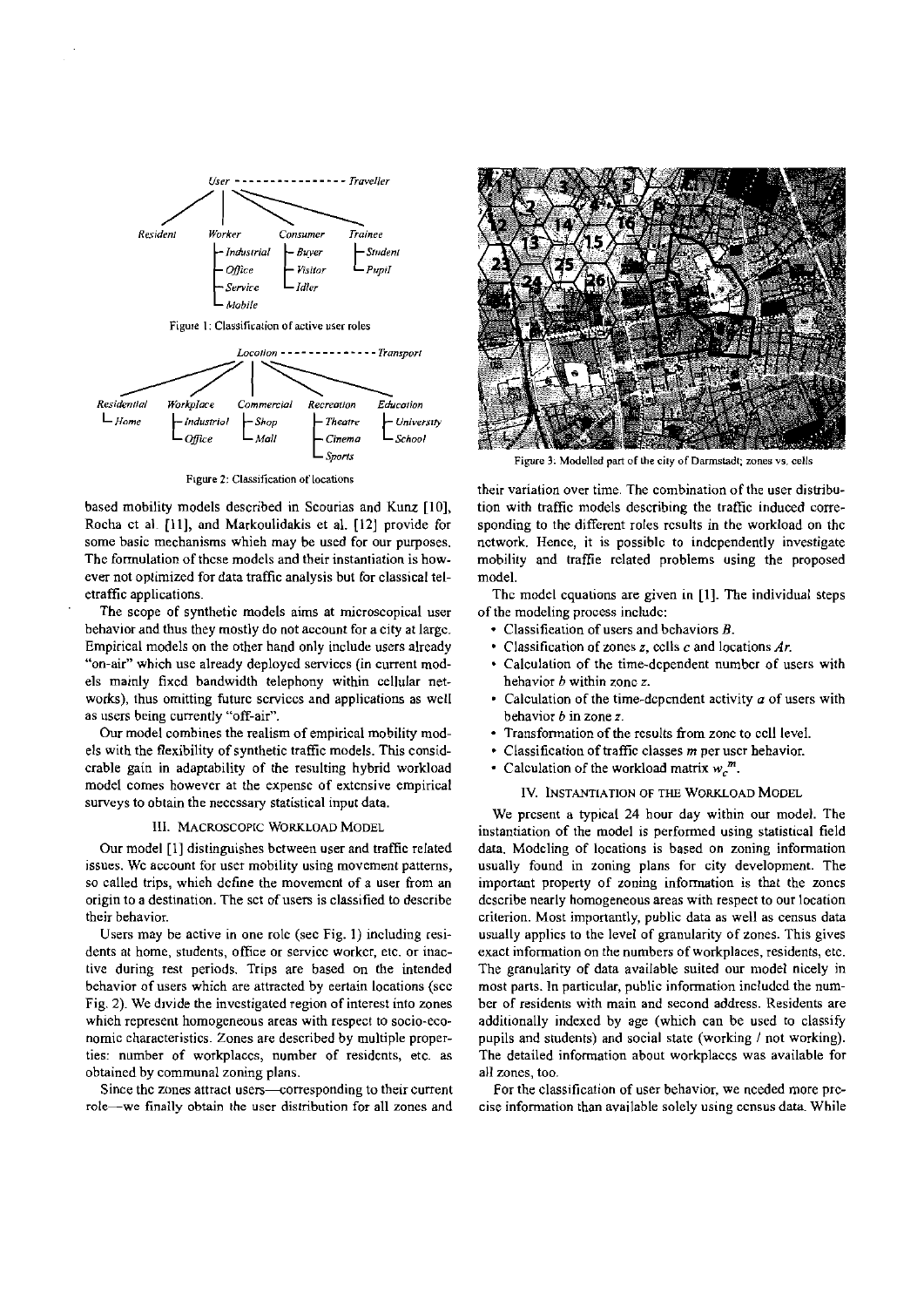

the distribution of users into the proposed elasses can be achieved using public eensus records, we needed further information to characterize the time-dependent nature of trips. Fortunately, these shortcomings can be addressed using public time budget studies. The ones available for Germany from "Statistisches Bundesamt" are however of extremely finegrained level of detail. Thus we used secondary sources, which already interpreted these studies. In addition, we have been able to access trajectories of personal activities for various German cities. These have been available upon request at the municipality of Darmstadt for nonprofit use.

Using the above mentioned sources, we have been able to instantiate our model for Darmstadt, a German city of around 140,000 inhabitants. The area covered is approximately 9.13 square kilometers. We use 83 cells with a size of 110,000 square meters each. The cell shape is hexagonal with the side length of the hexagon being  $205.80$ m (height =  $356.69$ m, width  $= 411.60$ m). We needed to perform significant post-processing overhead.

The zones available in the zoning plan are for example of arbitrary shape and size and need to be manually processed to fit the proposed cell structure. Moreover, special locations have been modeled using our intimate knowledge of the city. Gathering data for these special places turned out to be very labor intensive. Fig. 3 shows the zoning plan of the area modeled,



Figure 8: Active residents in Darmstadt from 20:00 to 21:00h



Figure 9: Active users in Darmstadt from 12:00 to 13:00h

the city center of Darmstadt. The shape of some zones from census data is drawn as well as the modeled grid of eells.

See Figures 4, 5, 6, and 7 for the predicted number of active users, categorized according to the user types depicted in Fig. 1. These numbers have been deduced for the scenario of Darmstadt using our model.

Combined with the attraction levels for the area of interest, we obtain the projection of the time varying number of users for all zones. Fig. 9 gives an example for the model prediction of the number of active residents during evening (20:00 to 21:00h). The main residential areas are clearly visible in a belt surrounding the center of the city. The center itself consists of office and shopping facilities while the region on the left is mainly covered hy industrial areas - only populated with few residents at the time of the presented snapshot. Fig. 9 gives an example for the number of active users during noon (12:00 to 13:00h). It is clearly visible, that the city center and the nearby university attract most of the users.

To obtain a valid workload model, we combine the user densities obtained by means of the mobility model with traffic estimates per user class. To allow for proper treatment of QoS aspects while keeping the complexity manageable we introduce four traffic classes similar to the ones proposed in the 3GPP initiative: conversational, streaming, interactive and background traffic [13].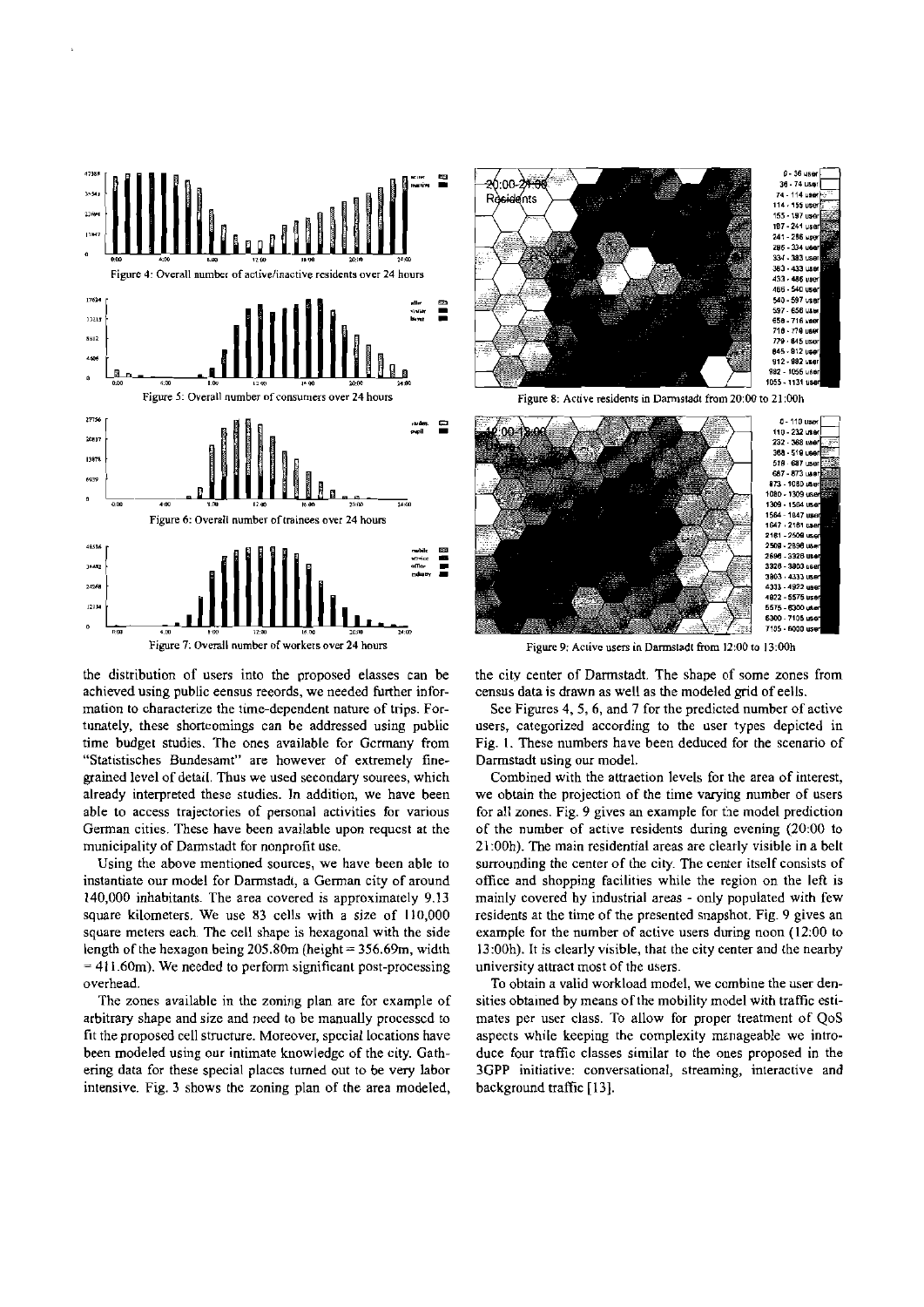|            |           |                |                  | <b>Traffic</b> |                   |                 |
|------------|-----------|----------------|------------------|----------------|-------------------|-----------------|
| User class | User type | Conversational | <b>Streaming</b> | Interactive    | <b>Background</b> | Sum             |
| Residents  | Inactive  | $0.00$ kbyte/s | $0.00$ kbyte/s   | $0.00$ kbyte/s | $0.04$ kbyte/s    | 0.04 kbyte/s    |
|            | Active    | 2.70 kbyte/s   | 3.20 kbyte/s     | 8.10 kbyte/s   | 6.60 kbyte/s      | 20.60 kbyte/s   |
| Consumer   | Buyer     | $0.80$ kbyte/s | $0.30$ kbyte/s   | 1.50 kbyte/s   | 0 60 kbyte/s      | 3.20 kbyte/s    |
|            | Visitor   | $1.20$ kbyte/s | $1.00$ kbyte/s   | 2.30 kbyte/s   | $0.70$ kbyte/s    | 5.20 kbyte/s    |
|            | Idler     | $1.50$ kbyte/s | 1.60 kbyte/s     | 3.60 kbyte/s   | $1.10$ kbyte/s    | 7.80 kbyte/s    |
| Worker     | Industry  | 0.40 kbyte/s   | $0.20$ kbyte/s   | $1.30$ kbyte/s | 0.50 kbyte/s      | $2.40$ kbyte/s  |
|            | Office    | $2.90$ kbyte/s | 0.70 kbyte/s     | 4.40 kbyte/s   | 2.00 kbyte/s      | $10.00$ kbyte/s |
|            | Service   | $0.60$ kbyte/s | $0.20$ kbyte/s   | 1.30 kbyte/s   | 0.50 kbyte/s      | 2.40 kbyte/s    |
|            | Mobile    | 2.30 kbyte/s   | $0.60$ kbyte/s   | 5.30 kbyte/s   | $1.80$ kbyte/s    | 10.00 kbyte/s   |
| Trainee    | Pupil     | 0.60 kbyte/s   | 0.80 kbyte/s     | 2.70 kbyte/s   | 1.10 kbyte/s      | 5.20 kbyte/s    |
|            | Student   | 2.50 kbyte/s   | 3.00 kbyte/s     | 6.00 kbyte/s   | 3.30 kbyte/s      | $14.80$ kbyte/s |
| Traveller  |           | 1.80 kbyte/s   | 1.40 kbyte/s     | 3.50 kbyte/s   | 1.90 kbyte/s      | 8.60 kbyte/s    |

TABLE 1: INSTANTIATION OF TRAFFIC RATES PER USER CLASS

- tiple conversational flows may be modelled as CBR, too. helper seripts to parameterize the nodes and trafiic agents.
- Streaming trafiie accounts for video on demand, streaming Since the ealculated amount of traffic only accounts for traf-
- be self-similar if we regard traffic aggregates. tion.
- 

our investigations, we focused on scenarios for future radio TABLE 2: FRACTION OF AREA OF NETWORK VS. USERS AND TRAFFIC acccss networks. Thus the respective traffie values give esti-<br>
TABLE 2: FRACTION OF AREA OF NETWORK VS. USERS AND TRAFFIC mates of the average traffie rate of the active individuals within each user class whieh have been predicted using statistics of have chosen for initial parameterization of our model. Within bc summarized as follows: the distribution of the location of online behavior of German citizens.

tors to aecount for different scenarios. user class derived. The combination of user mobility data and traffic vectors results in the workload model. Please note, that we model the traffic aggregates on cell level. It is easily possible to combine the mobilitv model with additional traffic vec-We assign a traffic vector based upon these classes for cach

#### V. IMPLEMENTATION AND ANALYSIS

We implemented the mobility model using a spreadsheet to collect and combine all User and location related input data. We smooth the resulting user densities and obtain values for each 5 minute interval of simulation time **(288** samplcs perday) using gnuplot. Sinee the target simulation environment is ns-2 [14], we developed a set of scripts to generate the corresponding Tcl

Conversational denotes trafiic like IP-telephony or video- input data for the simulation directly from the spreadsheet data. eonferencing. This implies constant bit rate (CBR) trafflc Thus we are able to easily change traffic vectors to aeeount for with a low delay of at most 100ms. The aggregate of mul-<br>different scenarios. Moreover, we integrated various other

audio delivery or for example a news ticker. We assume a fic which is generated from users of a given cell, we further variable bit rate (VBR) nature of the individual streams. need to distribute the traffic within the nework. That is, we The delay bound is 250ms. The aggregate of various may want to direct all traffic to a central edge gateway or on streams can be modeled with self similar traffie. the other hand may model a certain degree of loealization.<br>Interactive traffic models transactional traffic like for Using our seripts, we are able to specify a ratio of ex Using our seripts, we are able to specify a ratio of cxtemal/ example web traffic. We assume the interactive traffie to internal traffie which is included in automated traffie genera-

Background traffic aecounts for traffie like for example Compared witb traditional synthetic models like for example email delivery or synchronization of files at arbiirary the random waik or the random waypoint model, our results times. We assume a self-similar nature of baekground traf-<br>differ signifieantly in terms of user and traffic distribution fie. throughont the network: the works [I51 and [I61 analyze the See Table 1 for the instantiation of thc traffie classes we stationary properties of the random waypoint modcl whicb can

|                     |                      | different scenarios. Moreover, we integrated various other<br>helper seripts to parameterize the nodes and traffic agents.<br>Since the ealculated amount of traffic only accounts for traf- |                               |
|---------------------|----------------------|----------------------------------------------------------------------------------------------------------------------------------------------------------------------------------------------|-------------------------------|
|                     |                      | fic which is generated from users of a given cell, we further                                                                                                                                |                               |
|                     |                      | need to distribute the traffic within the network. That is, we                                                                                                                               |                               |
|                     |                      | may want to direct all traffic to a central edge gateway or on                                                                                                                               |                               |
|                     |                      | the other hand may model a certain degree of loealization.                                                                                                                                   |                               |
|                     |                      | Using our seripts, we are able to specify a ratio of external/                                                                                                                               |                               |
|                     |                      | internal traffie which is included in automated traffie genera-                                                                                                                              |                               |
| tion.               |                      |                                                                                                                                                                                              |                               |
|                     |                      | Compared with traditional synthetic models like for example                                                                                                                                  |                               |
|                     |                      | the random waik or the random waypoint model, our results                                                                                                                                    |                               |
|                     |                      | differ signifieantly in terms of user and traffie distribution                                                                                                                               |                               |
|                     |                      | throughout the network: the works [15] and [16] analyze the                                                                                                                                  |                               |
|                     |                      | stationary properties of the random waypoint model which can                                                                                                                                 |                               |
|                     |                      | be summarized as follows: the distribution of the location of                                                                                                                                |                               |
|                     |                      | TABLE 2: FRACTION OF AREA OF NETWORK VS. USERS AND TRAFFIC                                                                                                                                   |                               |
| Fraction<br>of Area | Fraction<br>of Users | Total Traffic (in<br>kByte/s)                                                                                                                                                                | <b>Fraction</b><br>of Traffic |
| 5%                  |                      |                                                                                                                                                                                              |                               |
| 10%                 | 19.45%               | 187,789.18                                                                                                                                                                                   | 15.20%                        |
|                     | 30.38%               | 321,763.70                                                                                                                                                                                   | 26.04%                        |
| 15%                 | 40.13%               | 434,984.70                                                                                                                                                                                   | 35.20%                        |
| 20%                 | 50.11%               | 548,248.78                                                                                                                                                                                   | 44.37%                        |
| 25%                 | 56.79%               | 62 9051.43                                                                                                                                                                                   | 50.91%                        |
| 30%                 | 61.91%               | 699,633.32                                                                                                                                                                                   | 56.62%                        |
| 40%                 | 70.34%               | 826,558.32                                                                                                                                                                                   | 66.89%                        |
| 50%                 | 78.12%               | 943,639.39                                                                                                                                                                                   | 76.37%                        |
| 60%                 | 84.36%               | 1,032,264.42                                                                                                                                                                                 | 83.54%                        |
| 70%                 | 89.56%               | 1,105,837.54                                                                                                                                                                                 | 89.50%                        |
| 80%                 | 94.05%               | 1,165,484.01                                                                                                                                                                                 | 94.32%                        |
| 90%                 | 97.93%               | 1.214,794.85                                                                                                                                                                                 | 98.31%                        |